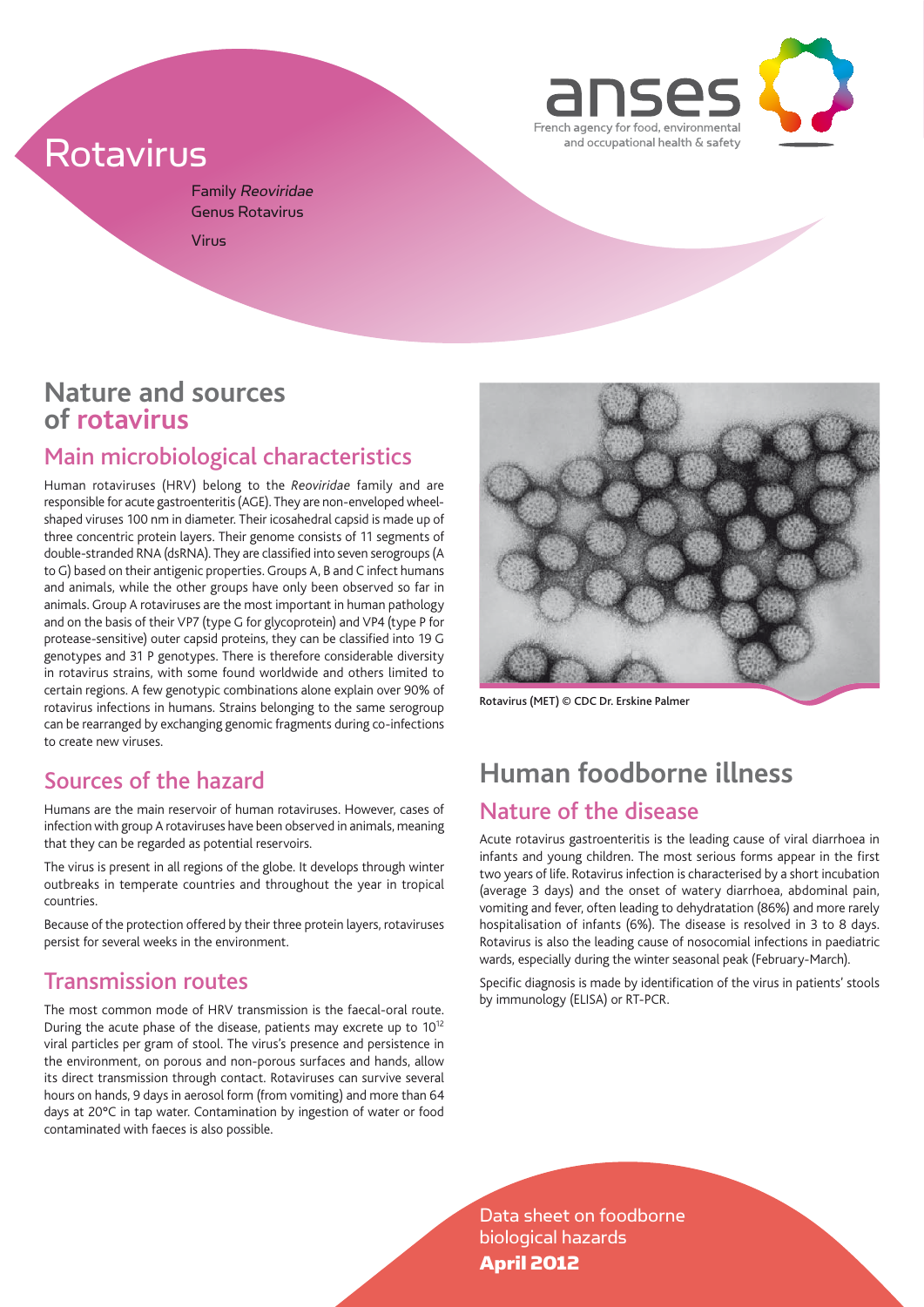#### Table 1. **Characteristics of the disease**

| <b>Mean</b><br>incubation<br><b>period</b> | <b>Population</b><br>most at risk | Main symptoms                                                                          | <b>Duration</b><br>of symptoms | Duration of the contagious<br>period (shedding)                              | <b>Complications</b>                                                                                | Asymptomatic<br>forms |
|--------------------------------------------|-----------------------------------|----------------------------------------------------------------------------------------|--------------------------------|------------------------------------------------------------------------------|-----------------------------------------------------------------------------------------------------|-----------------------|
| 3 days                                     | Children under<br>five years old  | • Rapid onset<br>of vomiting<br>and diarrhoea<br>• Rapid dehydratation<br>• Mild fever | 3-7 days                       | During the symptomatic phase<br>and up to 8 days after symptoms<br>disappear | Meningitis, encephalitis<br>in very rare cases<br>Lethality: $0.5-1.6$<br>deaths/1 million children | Especially in adults  |

**Susceptible population groups:** there are no risk groups apart from children under 5 years of age. Adults may be contaminated and thus spread the virus, but the infection is often asymptomatic. Rotavirus infections are prolonged in immunocompromised patients.

### Dose-effect<sup>(1)</sup> and dose-response<sup>(2)</sup> relationships

The infectious dose has been evaluated in humans as one PFU (plaque forming unit). The low infectious dose and very high excretion rate explain its rapid spread in populations.

### Epidemiology

#### **Monitoring methods and epidemiological data**

In France, several systems provide mutually complementary surveillance of gastroenteritis: Inserm's Réseau Sentinelles network, the emergency services network of the InVS (Institute for Public Health Surveillance), mandatory notification of foodborne outbreaks and the National Centre of Reference (NCR) for enteric viruses.

Rotaviruses cause a large number of diarrheal episodes since it is considered that virtually all children aged 5 years have had rotavirus diarrhoea.

In France, the number of hospitalisations due to rotavirus infections is estimated at 18,000 per year and the number of deaths is estimated at 13-14 per year among children under three years old. Worldwide, deaths due to rotaviruses could be as many as 600,000 per year, mainly in developing countries.

#### **Vaccination**

Two live attenuated vaccines against rotavirus infections, administered orally to infants, are available on the market.

## **Role of foods**

### Main foods to consider

Drinking water, water from the public supply and recreational water may be contaminated and involved in the transmission of rotaviruses to humans. All kinds of food can be involved: foods of animal or plant origin, raw or undercooked foods, ready-to-eat foods or food ingredients. Food contamination can occur at different stages of the food chain: cultivation, treatment, harvesting, packing, preparation. The two main sources of contamination are operators throughout the chain and the water used, especially during crop irrigation but also when washing fruits and vegetables, for example.

Regarding the contamination of water intended for human consumption, it is systematically associated with either a malfunction in the production system or contamination of the distribution system. Bivalve shellfish can also become contaminated through filtration of contaminated water. The health risk is even higher with contaminated foods that do not undergo before consumption treatments that can reduce the viral load - such as cooking or washing.

Foodborne infection can cause secondary cases by inter-human transmission.

### Inactivation treatments in industrial environments

The application of hygiene rules, compliance with cleaning and disinfection procedures and the selection of raw materials (traceability, risk of viral contamination, etc.) contribute to better control of the viral risk. Rotaviruses are resistant to chemical and physical agents (resistance to freezing, light cooking, some disinfectants), which confers prolonged survival in the environment, particularly on surfaces. Generally, to be considered effective, virucidal treatments should achieve a 4-log reduction in viral titre. Overall, rotaviruses (like other enteric viruses) are less susceptible to disinfectants when adsorbed onto food matrices or surfaces than when in suspension. Similarly, the presence of faecal matter protects them from inactivation. The results of inactivation tests may depend on the virus strain used (human, simian<sup>(3)</sup> strain, etc.), pH and temperature, and contact time.

#### Table 2. **Inactivation treatment for rotaviruses**

| <b>Inactivation</b><br>treatment                                                                                                                                                                               | <b>Matrix</b>                                   | Number of<br>log <sub>10</sub> reduction<br>in viral titre |  |  |  |  |
|----------------------------------------------------------------------------------------------------------------------------------------------------------------------------------------------------------------|-------------------------------------------------|------------------------------------------------------------|--|--|--|--|
| <b>Heat treatment</b>                                                                                                                                                                                          |                                                 |                                                            |  |  |  |  |
| There are few data relating to rotaviruses in food matrices,<br>although these have a significant effect on viral thermosensitivity,<br>either protective (sugar/fat) or synergistic (pH, specific molecules). |                                                 |                                                            |  |  |  |  |
| 50°C. 30 min                                                                                                                                                                                                   | Viral suspension of the simian strain           | $\overline{2}$                                             |  |  |  |  |
| 60°C, 10 min                                                                                                                                                                                                   | (SA11)                                          | $\overline{7}$                                             |  |  |  |  |
| Boiling water, 16 min                                                                                                                                                                                          | Crab preparation (souche SA11)                  | >4                                                         |  |  |  |  |
| <b>Disinfectants</b>                                                                                                                                                                                           |                                                 |                                                            |  |  |  |  |
| Water, 0.5 min                                                                                                                                                                                                 | Strawberries (15 g in 200 ml of water)          | 1.5                                                        |  |  |  |  |
| Hypochlorite 200 ppm,<br>$0.5$ min                                                                                                                                                                             | Strawberries (15 g in 200 ml of water)          | >3                                                         |  |  |  |  |
| Ozone 0.05 mg/L, 10<br>sec, pH 6 or 7                                                                                                                                                                          | Viral suspension of the human strain<br>(WA)    | > 5                                                        |  |  |  |  |
| Monochloramine is ineffective in inactivating rotavirus.                                                                                                                                                       |                                                 |                                                            |  |  |  |  |
| <b>High Pressure</b>                                                                                                                                                                                           |                                                 |                                                            |  |  |  |  |
| 300 MPa / 25°C / 2 min                                                                                                                                                                                         | Viral suspension of a human strain              | 8                                                          |  |  |  |  |
| <b>Irradiation</b>                                                                                                                                                                                             |                                                 |                                                            |  |  |  |  |
| 2,4 KGy                                                                                                                                                                                                        | Oysters and clams                               | $\mathbf{1}$                                               |  |  |  |  |
| 1,29 kGy (±0,64)                                                                                                                                                                                               | Spinach                                         | 1                                                          |  |  |  |  |
| 1,03 kGy (±0,05)                                                                                                                                                                                               | Lettuce                                         | 1                                                          |  |  |  |  |
| <b>UV</b>                                                                                                                                                                                                      |                                                 |                                                            |  |  |  |  |
| $28 - 42$ m $I/cm2$                                                                                                                                                                                            | Viral suspension of the simian strain<br>(SA11) | 3                                                          |  |  |  |  |

**(2) For a given effect, the relationship between the dose and the response, i.e., the probability of this effect appearing** *in the population***.**

**(3) The simian strain is also conventionally used as a model for assessing the efficacy of treatments.**

**<sup>(1)</sup> Relationship between the dose (the quantity of microbial cells ingested during a meal) and the effect** *on an individual***.**